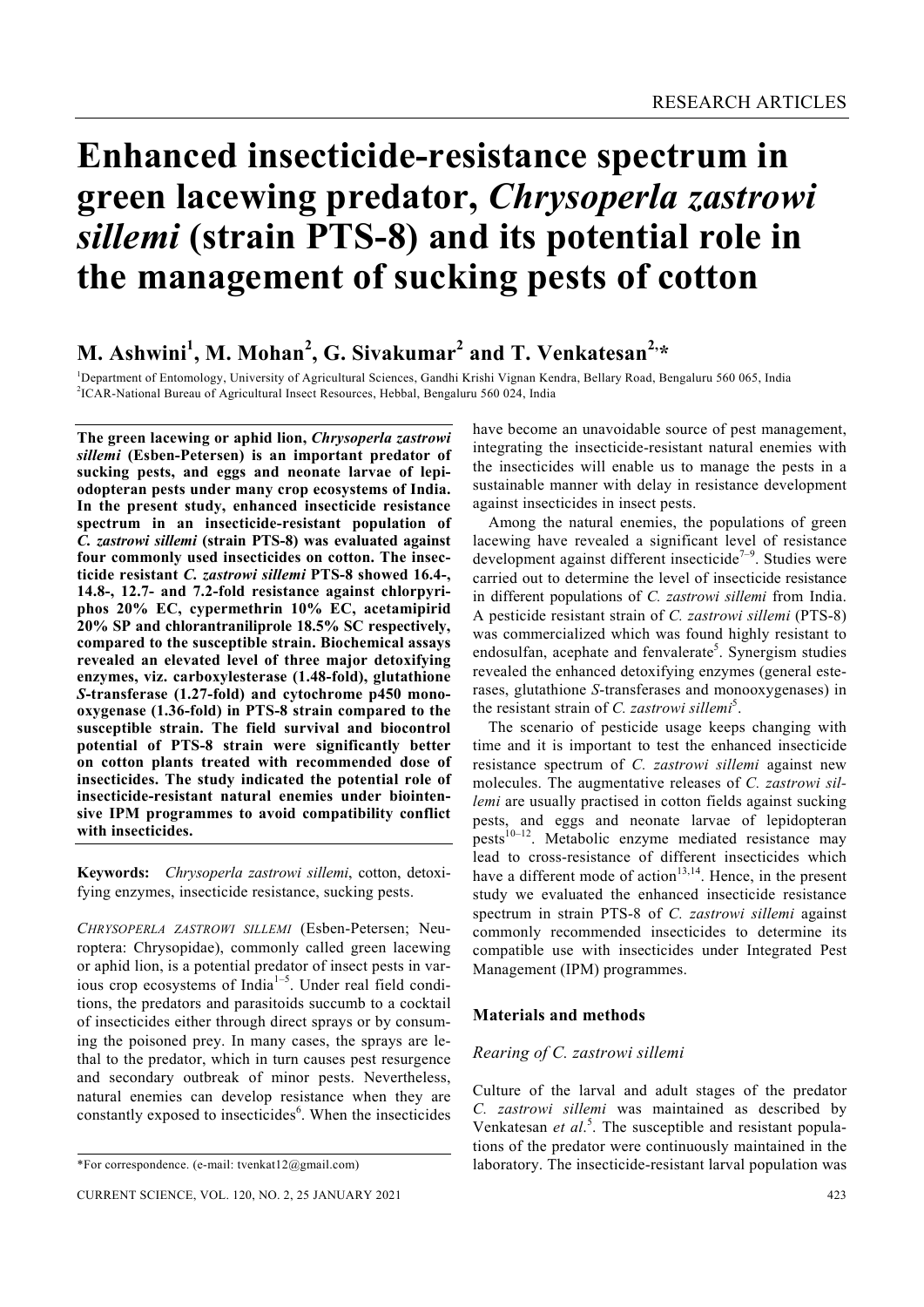## RESEARCH ARTICLES

exposed to field-recommended dosage of acephate  $(0.67 \text{ g/l of water})$  and imidacloprid  $(0.4 \text{ m/l of water})$ once in three generations.

### *Insecticides and chemicals*

Based on the recommendations of the Central Insecticide Board Registration Committee, Government of India (www.cibrc.gov.in), chlorpyriphos, cypermethrin, acetamiprid and chlorantraniliprole were selected for studying the enhanced insecticide resistance spectrum in strain PTS-8 of *C. zastrowi sillemi* and the associated metabolic enzyme assays. Commercial formulations, viz. chlorpyriphos 20% EC, cypermethrin 10% EC, acetamiprid 20% SP and chlorantraniliprole 18.5% SC were used in the study. The other chemicals and reagents used in the enzyme studies were purchased from Sigma-Aldrich Chemical Co, USA.

#### *Dose–response bioassays*

Dose–response bioassays with the insecticides were conducted by taking the field-recommended dosage of each insecticide as the base concentration, and the other concentrations above and below it. The concentrations were further increased in the insecticides, where 50% mortality was not obtained (Table 1). In each concentration, 100– 120 (early second instar) grubs were released on a petri plate and the required concentration of insecticides was sprayed using hand sprayer (0.5 lit. capacity) for 3–5 s. After spraying, the larvae were placed on a tissue paper in order to remove excess insecticides. Such treated larvae were released in a glass vial  $(3 \text{ cm} \times 1.5 \text{ cm})$  and provided with UV-treated (to paralyse the embryo and prevent hatching) *Corcyra cephalonica* eggs. The larvae treated with distilled water were used as control. The larval mortality was recorded 24 and 48 h after treatment. The moribund larvae were also considered as dead $5,15$ .

#### *Preparation of whole-body larval homogenate*

Twenty four-day-old grubs each for resistant and susceptible populations were homogenized thoroughly in 200 μl

| <b>Table 1.</b> Concentrations of insecticides used for bioassay studies |
|--------------------------------------------------------------------------|
|--------------------------------------------------------------------------|

| Insecticide                     | Concentration tested (ppm)                                                                |
|---------------------------------|-------------------------------------------------------------------------------------------|
|                                 | Chlorpyriphos 20% EC 62.5, 125, 250, 500, 1000, 2000, 4000                                |
| Cypermethrin 10% EC             | 12.5, 25, 50, 100, 200, 400, 800,<br>1,600, 3,200, 6,400, 12,800, 25,600                  |
| Acetamiprid 20% SP              | 5, 10, 20, 40, 80, 160, 320, 640, 1,280,<br>2,560, 5,120, 10,240                          |
| Chlorantraniliprole<br>18.5% SC | 6.87, 13.75, 27.5, 55, 110, 220, 440, 880,<br>1,760, 3,520, 7,040, 14,080, 28,160, 56,320 |

ice-cold 50 mM phosphate buffer, pH 6.8. The samples were centrifuged at 12,000 *g* for 10 min at 4°C. The supernatant was used as the enzyme source. The total protein content of the enzyme sample was determined by Bradford Coomassie Brilliant Blue (CBB) G-250 dye binding method using bovine serum albumin (BSA) as the standard $16$ .

#### *Metabolic enzyme assays*

The carboxylesterase activity was determined using  $\alpha$ naphthyl acetate as a substrate<sup>17</sup>. The  $\alpha$ -naphthol formed after the reaction was measured at 595 nm and quantified using  $\alpha$ -naphthol standard curve. The qualitative changes in carboxylesterase isozyme profile were determined in resistant and susceptible populations by performing native polyacrylamide gel electrophoresis  $(PAGE)^{18}$ . To visualize the bands, the gel was stained with freshly prepared staining solution containing  $0.05\%$   $\alpha$ -naphthyl acetate and 0.1% fast blue B salt in 50 mM phosphate buffer, pH 6.8.

 The activity of glutathione *S*-transferase was determined spectrophotometrically using 1-chloro-2,4-dinitrobenzene as substrate<sup>19</sup> and the molar extinction coefficient value of 9.6 mM<sup>-1</sup> cm<sup>-1</sup>. The activity of cytochrome p450 monooxygenase was determined by *p*-nitroanisole demetylase assay<sup>20</sup>. Molar extinction coefficient  $\varepsilon$  value of *p*-nitrophenol (18.2 mM<sup>-1</sup> cm<sup>-1</sup>) was used to calculate enzyme activity and expressed as μmol/min/mg of protein.

#### *Survival studies on insecticide resistant C. zastrowi sillmi (strain-PTS-8)*

An experiment was conducted to test the survival of insecticide-resistant *C. zastrowi sillemi* (PTS-8) under field net-house conditions (insect proof, 100 mesh netting with size of  $12 \times 12 \times 15$  ft) during 2017–18 on the cotton variety DCH-32. Cotton plants (50 days old) were raised on pots under natural conditions and natural infestation of sucking pests. It was found that the plants were naturally infested with the sucking pests, viz. *Aphis gossypii*, *Bemisia tabaci*, *Thrips tabaci* and *Phenacoccus solenopsis*, and predators, viz. *Cheilomenes sexmaculata*, *Cryptolaemus montrouzieri* and ants. Adequate care was taken to remove such natural enemies. The sucking pestsinfested potted cotton plants were transferred to wooden cages individually and placed in the net house. Before release of the predator, the plants were sprayed with different concentrations of insecticides. Four-day-old insecticide-resistant and susceptible *C. zastrowi sillemi* grubs @ 20 per plant were released on the insecticide sprayed plants after 3 h of spray. In addition to the sucking pests, adequate quantity of UV-exposed eggs of *C. cephalonica*  were also provided in a card  $(4 \times 2 \text{ cm})$  that was stapled on the plants as a feed for the *C. zastrowi sillemi* grubs.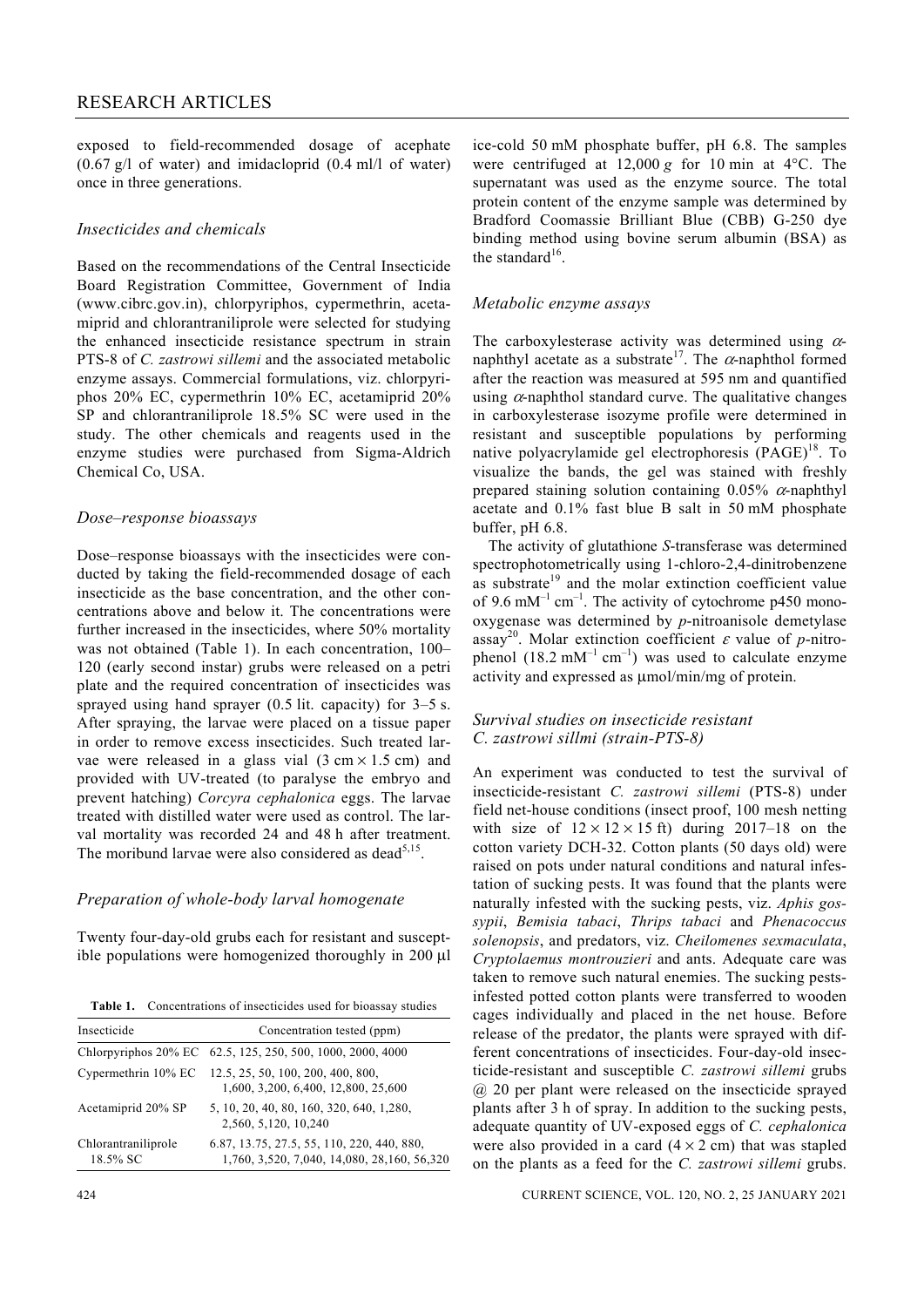|                  | Table 2. Relative toxicity of four insecticides to the second instar grubs of resistant (PTS-8) and susceptible populations of Chrysoperla |  |  |  |  |  |  |  |  |  |  |  |  |  |  |
|------------------|--------------------------------------------------------------------------------------------------------------------------------------------|--|--|--|--|--|--|--|--|--|--|--|--|--|--|
| zastrowi sillemi |                                                                                                                                            |  |  |  |  |  |  |  |  |  |  |  |  |  |  |

|                               |             |                 |           | 95% Fiducial limit (ppm) |                  |                     |       |                          |  |  |
|-------------------------------|-------------|-----------------|-----------|--------------------------|------------------|---------------------|-------|--------------------------|--|--|
| Insecticide                   | Population  | $LC_{50}$ (ppm) | Lower     | Upper                    | $Slope \pm SE$   | $\chi^2$ value (df) | $P^*$ | $RR^*$                   |  |  |
| Chlorpyriphos 20% EC          | PTS-8       | 1,172.0         | 867.87    | 1,679.24                 | $1.53 \pm 0.203$ | 1.568(5)            | 0.905 | 16.37                    |  |  |
|                               | Susceptible | 71.56           | 32.70     | 113.43                   | $2.00 \pm 0.229$ | 3.418(5)            | 0.636 | $\qquad \qquad -$        |  |  |
| Cypermethrin 10% EC           | PTS-8       | 1,633.92        | 1,231.02  | 2,192.13                 | $4.3 \pm 0.134$  | 4.832(10)           | 0.902 | 14.75                    |  |  |
|                               | Susceptible | 110.73          | 78.85     | 151.46                   | $2.41 \pm 0.125$ | 3.492(10)           | 0.967 |                          |  |  |
| Acetamiprid 20% SP            | PTS-8       | 1,790.99        | 1,318.88  | 2,534.00                 | $4.31 \pm 0.146$ | 5.267(10)           | 0.920 | 12.74                    |  |  |
|                               | Susceptible | 140.40          | 103.39    | 190.20                   | $2.72 \pm 0.113$ | 4.543(10)           | 0.920 | $\overline{\phantom{0}}$ |  |  |
| Chlorantranili prole 18.5% SC | PTS-8       | 20,936.12       | 14,263.21 | 34,469.68                | $4.6 \pm 0.145$  | 2.325(12)           | 0.999 | 7.15                     |  |  |
|                               | Susceptible | 2,927.10        | 2,248.82  | 3,835.19                 | $4.94 \pm 0.153$ | 5.906(12)           | 0.921 | $\qquad \qquad$          |  |  |

\**P* ≥ 0.05 indicates a good fit between observed and expected regression lines in a probit analysis.

S.E. Standard error; df, Degrees of freedom. *\**Resistance ratio =  $LC_{50}$  of resistant PTS-8 population/LC<sub>50</sub> of susceptible population.

Three concentrations of each insecticide were tested against both the populations in three replications along with water-sprayed control. The  $LC_{90}$  dose of each insecticide was taken as a base concentration along with half and double the  $LC_{90}$  doses for both resistant and susceptible populations along with water-sprayed control. Observations on the survival of the grubs were made 1, 3, 5 and 7 days after spraying on the whole plant.

#### *Statistical analysis of data*

The larval mortality data were subjected to Abbott's correction $2^1$ . The corrected data were analysed by probit analysis<sup>22</sup> to determine the  $LC_{50}$  values using SPSS software version 23, plotting the probit mortality against log dose in ppm. The resistance ratio against each insecticide was determined by dividing the  $LC_{50}$  values of the resistant population with the susceptible population. The level of resistance for each insecticide was determined based on the classification of resistance given by Kim *et al.*23. Each enzyme assay was performed with three replicates and significant difference of mean enzyme activity in the resistant and susceptible populations was determined based on Student's *t*-test. Data on survival of larvae in different insecticidal-treated plants were subjected to analysis of variance. Means were compared using Duncan's multiple range test.

#### **Results**

#### *Enhanced insecticide resistance spectrum studies*

The insecticides were screened for their enhanced resistance in laboratory-reared resistant population of *C. zastrowi sillemi* (strain PTS-8) and susceptible population. Among the four insecticides tested, the highest resistance ratio was recorded for chlorpyriphos (16.4 fold), followed by cypermethrin (14.7-fold), acetamiprid (12.7-fold) and the lowest for chlorantraniliprole (7.2 fold) in the resistant population compared to the susceptible population (Table 2). Based on the classification of resistance by Kim *et al*. 23, the population of *C. zastrowi sillemi* was moderately resistant to chlorpyriphos, cypermethrin, acetamiprid and showed low resistance to chlorantraniliprole.

#### *Detoxification of insecticides*

All the detoxifying enzymes showed significantly higher levels of activity compared to the susceptible population based on Student's *t-*test (Table 3). The resistant population showed 1.48-, 1.27- and 1.36-fold increase in carboxylesterase, glutathione *S*-transferase and cytochrome p450 monooxygenase activity respectively, compared to the susceptible population. The esterase banding pattern of the resistant and susceptible populations revealed the presence of an extra band  $(E_1)$  in the resistant population compared to the susceptible population (Figure 1).

### *Survival of predator under insecticide stressed conditions*

All the insecticides tested showed significant difference in survival of resistant population compared to the laboratory-reared population at different concentrations (Table 4). The number of larvae that survived at 3860, 7720 and 15,440 ppm of chlorpyriphos at 7 DAS (days after spraying) was 17.67, 16.00 and 8.00 in resistant population and 6.67, 5.33 and 1.33 in susceptible population respectively. For cypermethrin, the concentrations used were 61,101, 122,203 and 244,406 ppm, where the larval survival at 7 DAS was 17.33, 16.67 and 8.33 in resistant population and 6.00, 4.67 and 1.67 in susceptible population respectively. At 7360, 14,720 and 29,440 ppm of acetamiprid, the number of larvae that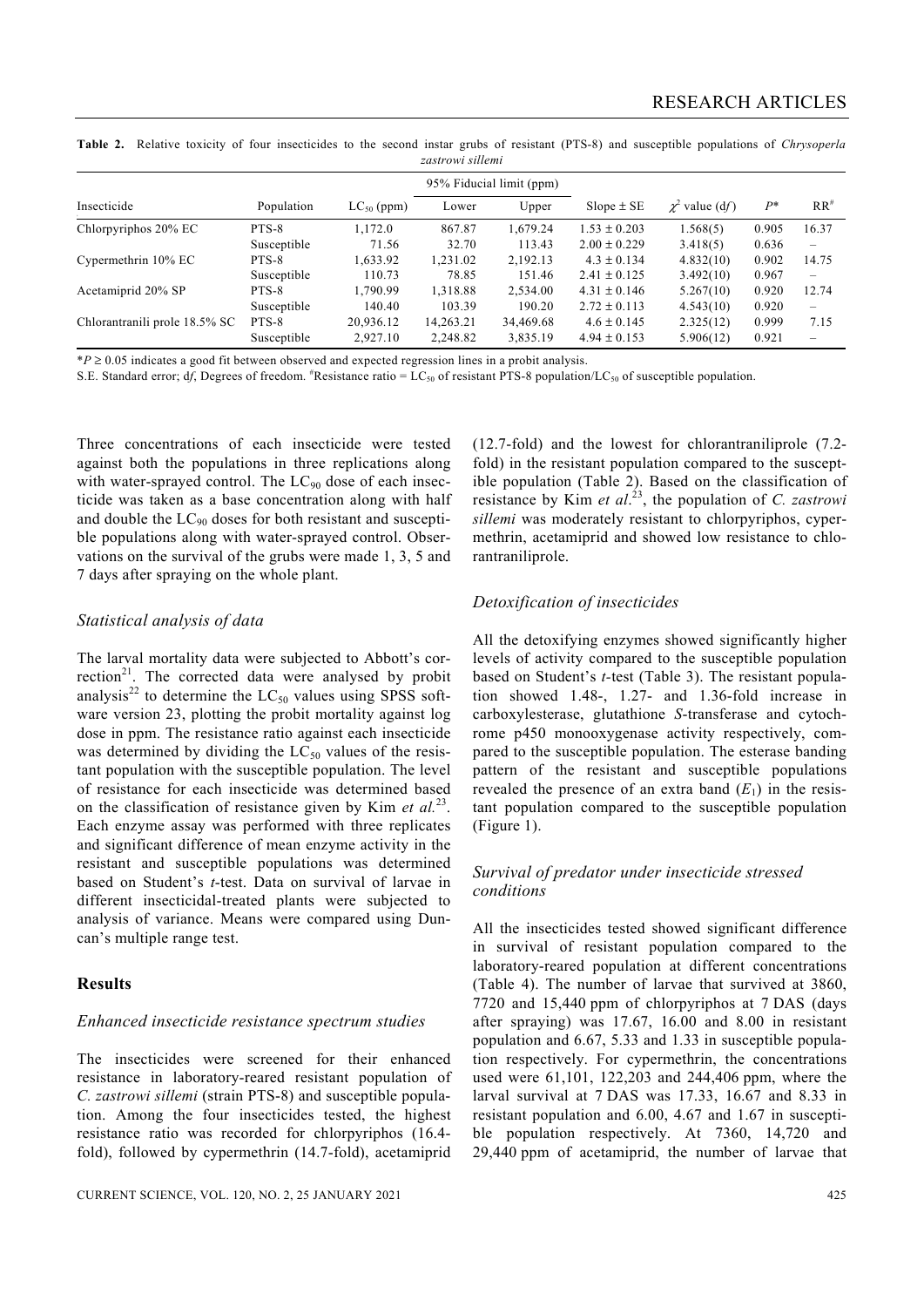| <b>Table 3.</b> Metabolic enzyme activities of C. <i>zastrowi sillemi</i> populations |                                                                  |                                                                           |                                                                               |  |  |  |  |  |  |
|---------------------------------------------------------------------------------------|------------------------------------------------------------------|---------------------------------------------------------------------------|-------------------------------------------------------------------------------|--|--|--|--|--|--|
| C. zastrowi sillemi<br>population                                                     | Carboxylesterase<br>$(\mu \text{ mol min}^{-1} \text{ mg}^{-1})$ | Glutathione S-transferase<br>$(\mu \text{ mol min}^{-1} \text{ mg}^{-1})$ | Cytochrome p450 monooxygenase<br>$(\mu \text{ mol min}^{-1} \text{ mg}^{-1})$ |  |  |  |  |  |  |
| Resistant (PTS-8)                                                                     | $1.228 \pm 0.012$ (1.48)                                         | $0.084 \pm 0.001$ (1.27)                                                  | $0.0168 \pm 0.0001$ (1.36)                                                    |  |  |  |  |  |  |
| Susceptible laboratory reared                                                         | $0.831 + 0.003$                                                  | $0.066 \pm 0.001$                                                         | $0.0123 \pm 0.0001$                                                           |  |  |  |  |  |  |

The given values of enzyme activity of resistant population differ significantly from susceptible population  $(P < 0.05)$ based on Student's *t-*test. Values in brackets depict the fold increase activity compared to susceptible population.



**Figure 1.** Esterase banding pattern in resistant population. PTS-8 (lane 1) and susceptible population (lane 2) of *Chrysoperla zastrowi sillemi* (E1, Esterase 1; E2, Esterase 2).

survived at 7 DAS was 17.33, 16.00 and 7.67 in resistant population compared to 6.667, 4.667 and 1.667 in susceptible population respectively. The number of larvae that survived at 123,829, 247,659 and 495,318 ppm of chlorantraniliprole was 17.33, 16.33 and 7.67 in resistant population and 6.00, 4.33 and 2.33 in susceptible population respectively.

 The maximum survival of the grubs from the resistant population was recorded at half the concentration of the recommended dosage of all the four insecticides. The larval survival in the recommended dosage of cypermethrin and chlorantraniliprole treatment was on par with half the concentration. At double the concentration of the recommended dosage, the survival was less than 50%. However, survival of the insecticide-resistant grubs was significantly better than the susceptible ones at all the concentrations of the four insecticides.

#### **Discussion**

The insecticide-induced selection pressure causes development of insecticide resistance in the insects. In the present study, field-collected insecticide-resistant grubs of *C. zastrowi sillemi* (strain PTS-8) were further subjected to selection pressure by exposing them to fieldrecommended dosage of acephate (0.67 g/l of water) and imidacloprid (0.4 ml/l of water) once in three generations under laboratory conditions. Such a resistant predator was exposed to new insecticides, viz. chlorpyriphos, cypermethrin, acetamiprid and chlorantraniliprole. The strain PTS-8, originally collected from Sri Ganganagar, Rajasthan, showed 50.4-, 66.1- and 277.5-fold resistance for endosulfan, fenvalerate and acephate respectively<sup>5</sup>, and strain also showed resistance to new insecticides. Similar studies from Pakistan reported 53–160-fold resistance to chlorpyriphos and 1–8-fold resistance to deltamethrin in 15 field populations of *Chrysoperla carnea*15. In the adults of *C. carnea*, Sohail *et al.*<sup>24</sup> reported 15-fold resistance to acetamiprid*.* 

 Metabolic enzymes are responsible for the detoxification of insecticidal molecules in insects. Esterases, glutathione *S*-transferases and cytochrome p450 monooxygenases are the most common metabolic enzymes involved in insecticide resistance<sup>5,15,25,26</sup>. All the three enzymes showed significantly elevated levels of activity in the resistant population compared to the susceptible population. These metabolic enzymes are known to act together, but only the proportion of enzyme activity varies with insecticides. Synergism studies conducted previously also revealed the role of these three enzymes in insecticide resistance in the same population of C. zastrowi sillemi<sup>5</sup>. The role of esterase as the major factor of resistance to synthetic pyrethroids in *C. carnea* was reported in previous studies<sup>25,27</sup>. Association of esterases and monooxygenases with organophosphate and pyrethroid resistance in *C. carnea* field populations in Canada has been reported<sup>7</sup>. The esterase banding pattern also confirmed the difference in esterase activity of resistant and susceptible populations. The difference in esterase activity can be depicted by variation in the number of bands and thickness of the bands<sup>28</sup>. The extra band in the resistant population could be due to induction of additional esterases responsible for hydrolysis of the insecticidal molecule.

 Cross-resistance denotes that resistance to one insecticide in insects confers resistance to another insecticide, even when the insect is not exposed to it earlier. Crossresistance is known to exist between insecticides having similar binding target sites or similar detoxifying pathways<sup>29</sup>. Metabolic enzyme-mediated resistance could confer cross-resistance to a different group of insecticides<sup>14</sup>.

426 CURRENT SCIENCE, VOL. 120, NO. 2, 25 JANUARY 2021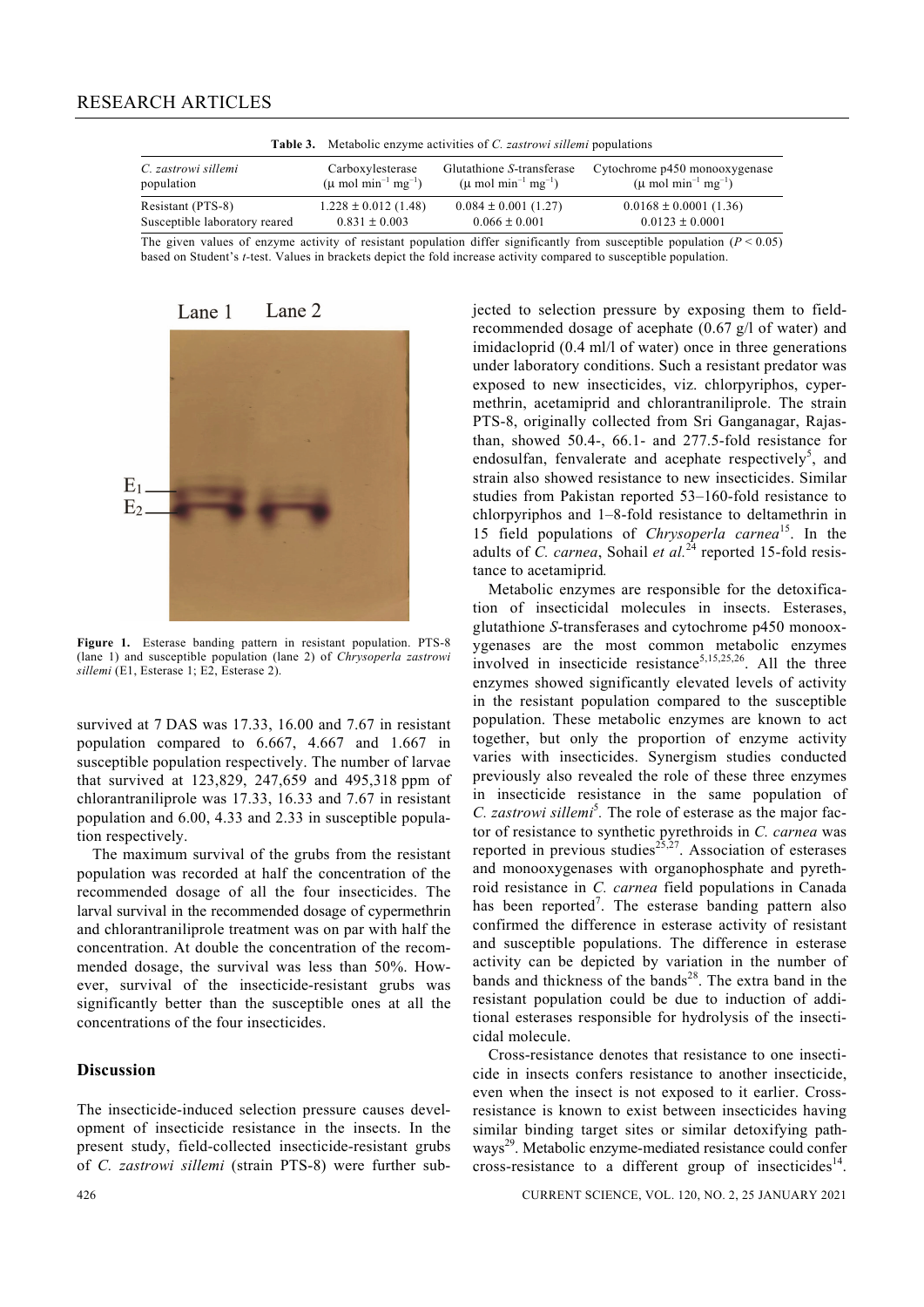|                                         | Cypermethrin          |                       |                       |                      |                                        |                       |                       |                       |                      |  |  |
|-----------------------------------------|-----------------------|-----------------------|-----------------------|----------------------|----------------------------------------|-----------------------|-----------------------|-----------------------|----------------------|--|--|
| Treatment (dosage (ppm)<br>and (strain) | 1 DAS                 | 3 DAS                 | 5 DAS                 | 7 DAS                | Treatment (dosage (ppm)<br>and strain) | 1 DAS                 | 3 DAS                 | 5 DAS                 | 7 DAS                |  |  |
| 3860 (PTS-8)                            | $19.33^{a}$           | $19.00^{ab}$          | $18.33^{ab}$          | 17.67 <sup>b</sup>   | 61101 (PTS-8)                          | $19.000^a$            | $18.667$ <sup>a</sup> | $18.000^a$            | $17.333^{ab}$        |  |  |
| 3860 (susceptible)                      | 13.00 <sup>b</sup>    | $10.67^{\circ}$       | $8.00^\circ$          | $6.67^e$             | 61101 (susceptible)                    | 11.000 <sup>b</sup>   | $10.667^b$            | $8.333^{bc}$          | 6.000 <sup>d</sup>   |  |  |
| 7720 (PTS-8)                            | $18.33^{a}$           | 18.00 <sup>b</sup>    | $17.33^{b}$           | 16.00 <sup>c</sup>   | 122203 (PTS-8)                         | $19.333^{a}$          | $19.000^a$            | $18.667$ <sup>a</sup> | $16.667^{\rm b}$     |  |  |
| 7720 (susceptible)                      | 9.66 <sup>c</sup>     | 9.00 <sup>d</sup>     | 7.33 <sup>c</sup>     | $5.33^{f}$           | 122203 (susceptible)                   | $8.667$ <sup>c</sup>  | 8.333c                | 7.000 <sup>c</sup>    | $4.667$ <sup>d</sup> |  |  |
| 15440 (PTS-8)                           | 12.00 <sup>b</sup>    | $10.67^{\circ}$       | $8.67^{\circ}$        | 8.00 <sup>d</sup>    | 244406 (PTS-8)                         | 11.000 <sup>b</sup>   | 10.000 <sup>b</sup>   | 9.000 <sup>b</sup>    | $8.333$ <sup>c</sup> |  |  |
| 15440 (susceptible)                     | 5.00 <sup>d</sup>     | 4.00 <sup>e</sup>     | $2.33^{d}$            | 1.33 <sup>g</sup>    | 244406 (susceptible)                   | $5.333^{d}$           | $4.333^{d}$           | $3.333^{d}$           | $1.667^e$            |  |  |
| Untreated control                       | $19.66^{\circ}$       | 19.67 <sup>a</sup>    | $19.33^{a}$           | $19.00^a$            | Untreated control                      | $19.667$ <sup>a</sup> | $19.667$ <sup>a</sup> | $19.333^{a}$          | $19.000^a$           |  |  |
| $S.Em(\pm)$                             | 0.549                 | 0.488                 | 0.535                 | 0.398                | $S.Em(\pm)$                            | 0.504                 | 0.418                 | 0.549                 | 0.563                |  |  |
| <b>SED</b>                              | 0.777                 | 0.690                 | 0.755                 | 0.563                | <b>SED</b>                             | 0.713                 | 0.591                 | 0.777                 | 0.797                |  |  |
| CD@5%                                   | 1.667                 | 1.480                 | 1.621                 | 1.209                | CD@5%                                  | 1.529                 | 1.267                 | 1.666                 | 1.709                |  |  |
| Acetamiprid                             |                       |                       |                       |                      | Chlorantraniliprole                    |                       |                       |                       |                      |  |  |
| Treatment (dosage (ppm)<br>and strain)  | 1 DAS                 | 3 DAS                 | 5 DAS                 | 7 DAS                | Treatment (dosage (ppm)<br>and strain) | 1 DAS                 | 3 DAS                 | 5 DAS                 | 7 DAS                |  |  |
| 7360 (PTS-8)                            | $18.667$ <sup>a</sup> | $17.667^b$            | $17.667^b$            | $17.333^{b}$         | 123829 (PTS-8)                         | $19.667$ <sup>a</sup> | $19.333^{a}$          | 18.333 <sup>ab</sup>  | $17.333^{b}$         |  |  |
| 7360 (susceptible)                      | 9.000 <sup>cd</sup>   | 8.333 <sup>c</sup>    | $7.667$ <sup>de</sup> | $6.667$ <sup>e</sup> | 123829 (susceptible)                   | 8.333c                | 8.000 <sup>d</sup>    | 7.000 <sup>d</sup>    | 6.000 <sup>d</sup>   |  |  |
| 14720 (PTS-8)                           | 17.000 <sup>b</sup>   | $16.667^b$            | 16.333c               | $16.000^{\circ}$     | 247659 (PTS-8)                         | $18.333^{a}$          | $17.667^b$            | 17.000 <sup>b</sup>   | $16.333^{b}$         |  |  |
| 14720 (susceptible)                     | 8.000 <sup>d</sup>    | $7.667^{\circ}$       | $6.667$ <sup>e</sup>  | $4.667$ <sup>f</sup> | 247659 (susceptible)                   | 7.333c                | $6.667$ <sup>e</sup>  | 6.000 <sup>d</sup>    | 4.333e               |  |  |
| 29440 (PTS-8)                           | $9.667^{\circ}$       | 8.333 <sup>c</sup>    | 8.000 <sup>d</sup>    | $1.667$ <sup>g</sup> | 495318 (PTS-8)                         | 13.000 <sup>b</sup>   | $10.667$ c            | $8.667^{\circ}$       | $7.667$ <sup>c</sup> |  |  |
| 29440 (susceptible)                     | $4.667^e$             | 4.000 <sup>d</sup>    | $2.667$ <sup>f</sup>  | $1.667$ <sup>g</sup> | 495318 (susceptible)                   | $5.333^{d}$           | $4.667$ <sup>f</sup>  | $3.333^e$             | 2.333 <sup>f</sup>   |  |  |
| Untreated control                       | $19.667$ <sup>a</sup> | $19.667$ <sup>a</sup> | $19.333^{a}$          | $19.000^a$           | Untreated control                      | $19.667$ <sup>a</sup> | $19.667$ <sup>a</sup> | $19.333^{a}$          | $19.000^a$           |  |  |
| $S.Em(\pm)$                             | 0.333                 | 0.436                 | 0.378                 | 0.282                | $S.Em(\pm)$                            | 0.577                 | 0.436                 | 0.454                 | 0.418                |  |  |
| <b>SED</b>                              | 0.471                 | 0.617                 | 0.535                 | 0.398                | <b>SED</b>                             | 0.817                 | 0.617                 | 0.642                 | 0.591                |  |  |
| CD@5%                                   | 1.011                 | 1.323                 | 1.146                 | 0.855                | CD@5%                                  | 1.751                 | 1.323                 | 1.378                 | 1.267                |  |  |

**Table 4.** Survival of insecticide-resistant (PTS-8) and susceptible populations of *C. zastrowi sillemi* on insecticide-treated cotton plants

DAS, Days after spraying. Means followed by the same alphabet do not differ significantly by DMRT ( $P = 0.05\%$ ).

Overexpression of non-specific enzymes such as monooxygenases results in resistance to a broad spectrum of insecticides $9,30$ . The elevated levels of enzyme activity in the resistant population (PTS-8) confirmed the metabolic detoxification of insecticides, and it was evident that the population showed cross-resistance to different insecticides tested.

 Field trials under netted conditions revealed significant variability in the survival of resistant population than the susceptible population at different concentrations. The survival of resistant population ranged from 88.4% to 86.7% for half the recommended dose of all the chemicals, 80% to 83% for the recommended dosage and 33.3% to 30% for double the recommended dosage of the insecticides. It was also found that the larvae were able to reach pupal stage at 7 DAS, mostly in the resistant population (PTS-8). Among the pests, *P. solenopsis* and *B. tabaci* were able to survive on the insecticide-sprayed plants which were the feeding source for the chrysopid predators. This reveals the profound ability of strain PTS-8 to resist high doses of insecticides even under field conditions. Studies on insecticide resistance have proved the resistance of *Chrysoperla* towards organophospates, synthetic pyrethroids and neonicotinoides<sup>5,9,15</sup>. It is noteworthy that the strain of predator which would tolerate high doses of insecticides sustains better when integrated under IPM programmes and keeps a check on the pest population regularly.

#### **Conclusion**

The present study confirms enhanced insecticide resistance spectrum among organophosphates, synthetic pyrethroids and neonicotinoids in the resistant strain PTS-8 of *C. zastrowi sillemi*. Its field survival at the recommended doses of insecticides indicates the compatibility of biological control and chemicals. Currently, the strain PTS-8 has been commercialized to industrial partners for largescale multiplication and release. The release of insecticide-resistant predator also has the potential to slow down the rate of evolution of insecticide resistance in pest species and resurgence of sucking pests.

<sup>1.</sup> Dhandapani, N., Pallavi, S. and Mishra, G., Chrysopids. In *Ecofriendly Pest Management for Food Security* (ed. Omkar), Elsevier, San Diego, USA, 2016, pp. 311–327.

<sup>2.</sup> Henry, C. S., Brooks, S. J., Johnson, J. B., Venkatesan, T. and Duelli, P., The most important lacewing species in Indian agricultural crops, *Chrysoperla sillemi* (Esben-Petersen), is a subspecies of *Chrysoperla zastrowi* (Esben-Petersen) (Neuroptera: Chrysopidae). *J. Nat. Hist.,* 2010, **44**, 2543–2555; https://doi.org/ 10.1080/00222933.2010.499577.

<sup>3.</sup> Pappas, M. L., Broufas, G. D. and Koveos, D. S., Chrysopid predators and their role in biological control. *J. Entomol.*, 2011, **8**(3), 301–326; https://doi.org/10.3923/je.2011.301.326.

<sup>4.</sup> Senior, L. J. and McEwen, P. K., The use of lacewings in biological control. In *Lacewings in the Crop Environment* (eds McEwen, P. K., New, T. R. and Whittington, A. E.), Cambridge University Press, Cambridge, UK, 2011, pp. 296–299.